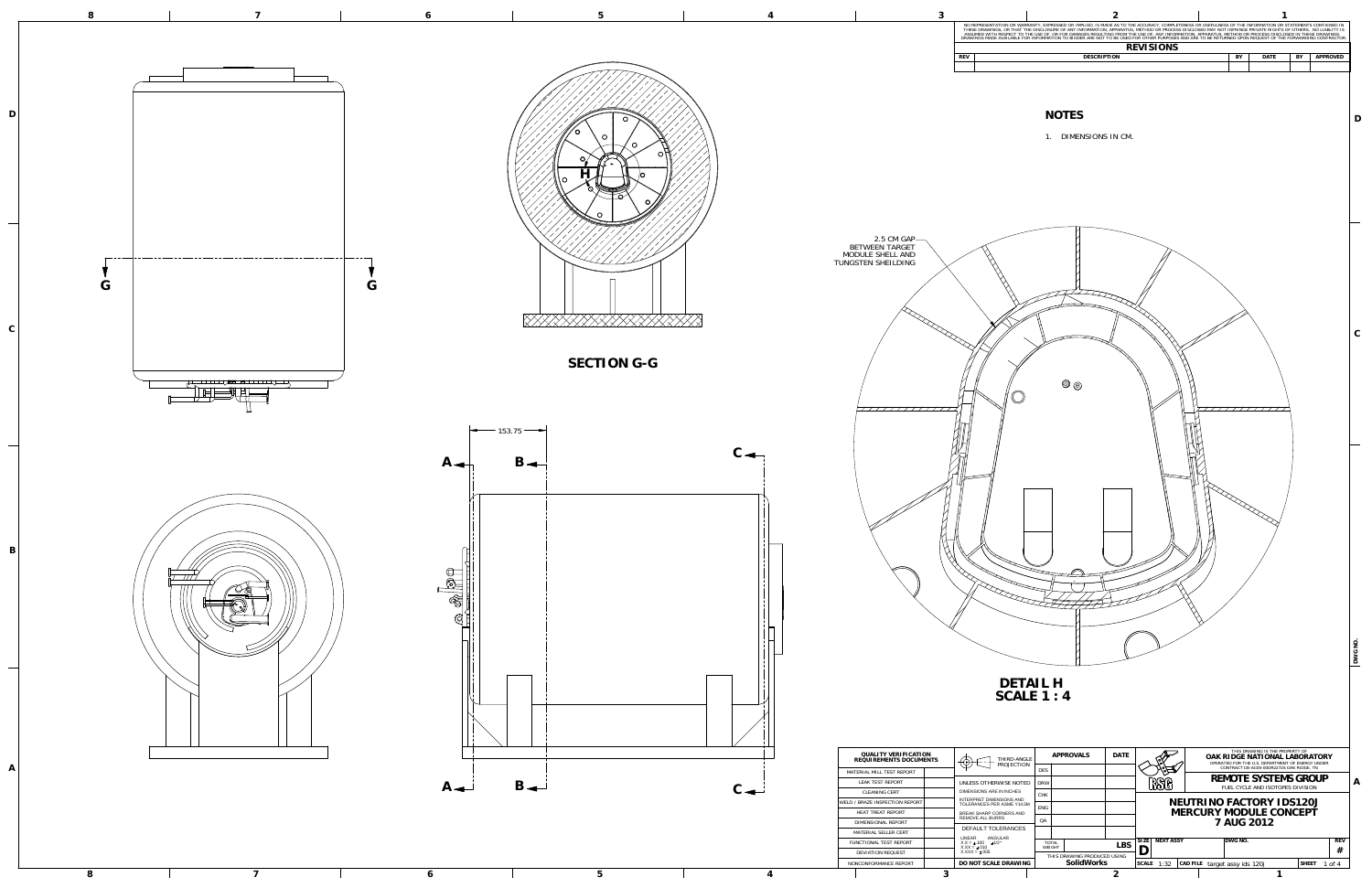

| 26.56<br>31.25                                                                                                                                                                                                                                                                                                                                                                                                                                                                                                                                                                   |                                                                                                                                                                                                                                                                                                                                                        | R10.00<br>R50.00 |                                                                                      |                                                                                                                                                                                                                                                                                                                    |                      |                                                |                      |
|----------------------------------------------------------------------------------------------------------------------------------------------------------------------------------------------------------------------------------------------------------------------------------------------------------------------------------------------------------------------------------------------------------------------------------------------------------------------------------------------------------------------------------------------------------------------------------|--------------------------------------------------------------------------------------------------------------------------------------------------------------------------------------------------------------------------------------------------------------------------------------------------------------------------------------------------------|------------------|--------------------------------------------------------------------------------------|--------------------------------------------------------------------------------------------------------------------------------------------------------------------------------------------------------------------------------------------------------------------------------------------------------------------|----------------------|------------------------------------------------|----------------------|
| THIRD-ANGLE<br><b>PROJECTION</b><br>UNLESS OTHERWISE NOTED<br>1. ALL DIMENSIONS ARE IN<br><b>INCHES</b><br>2. INTERPRET DIMENSIONS AND<br>TOLERANCES PER ASME Y14.5M<br>3. MACHINED FINISH 125 MICRO-<br><b>DES</b><br><b>INCHES RMS</b><br><b>DRW</b><br>4. CONCENTRICITY .010 TIR<br>5. MACHINED ANGLES<br>$±1/2$ $^{\circ}$<br><b>CHK</b><br>FORMED ANGLES<br>±1°<br>6. BREAK SHARP CORNERS AND<br>REMOVE ALL BURRS<br><b>ENG</b><br>7. WHOLE NUMBERS AND<br><b>FRACTIONS</b><br>±1/16<br>QA<br>8. X DECIMALS<br>±.030<br>9. XX DECIMALS<br>±.010<br>10.XXX DECIMALS<br>±.005 | This drawing was prepared by ORNL<br>solely for use in work performed under<br>Department of Energy contract number<br>DE-AC05-00OR22725 and applicable<br>Work for Others Agreements and<br>Cooperative Research and Development<br>Agreements. This drawing is property of<br>ORNL and must be returned upon<br>request.<br><b>DRAWING APPROVALS</b> | <b>DATE</b>      | OAK RIDGE NATIONAL LABORATORY<br><b>NSTB</b><br><b>CAD FILE</b><br>SIZE DWG NO.<br>D | OAK RIDGE NATIONAL LABORATORY<br>operated for the U.S. Department of Energy under<br>contract DE-AC05-00OR22725 Oak Ridge, TN<br><b>REMOTE SYSTEMS GROUP</b><br>NUCLEAR SCIENCE & TECHNOLOGY DIVISION<br><b>NEUTRINO FACTORY IDS120J</b><br><b>MERCURY MODULE CONCEPT</b><br><b>7 AUG 2012</b><br><b>PREV ASSY</b> | <b>SCALE</b><br>1:32 | <b>SHEET</b><br>$2$ of $4$<br><b>REV</b><br>#N | O<br>Z<br><b>DWG</b> |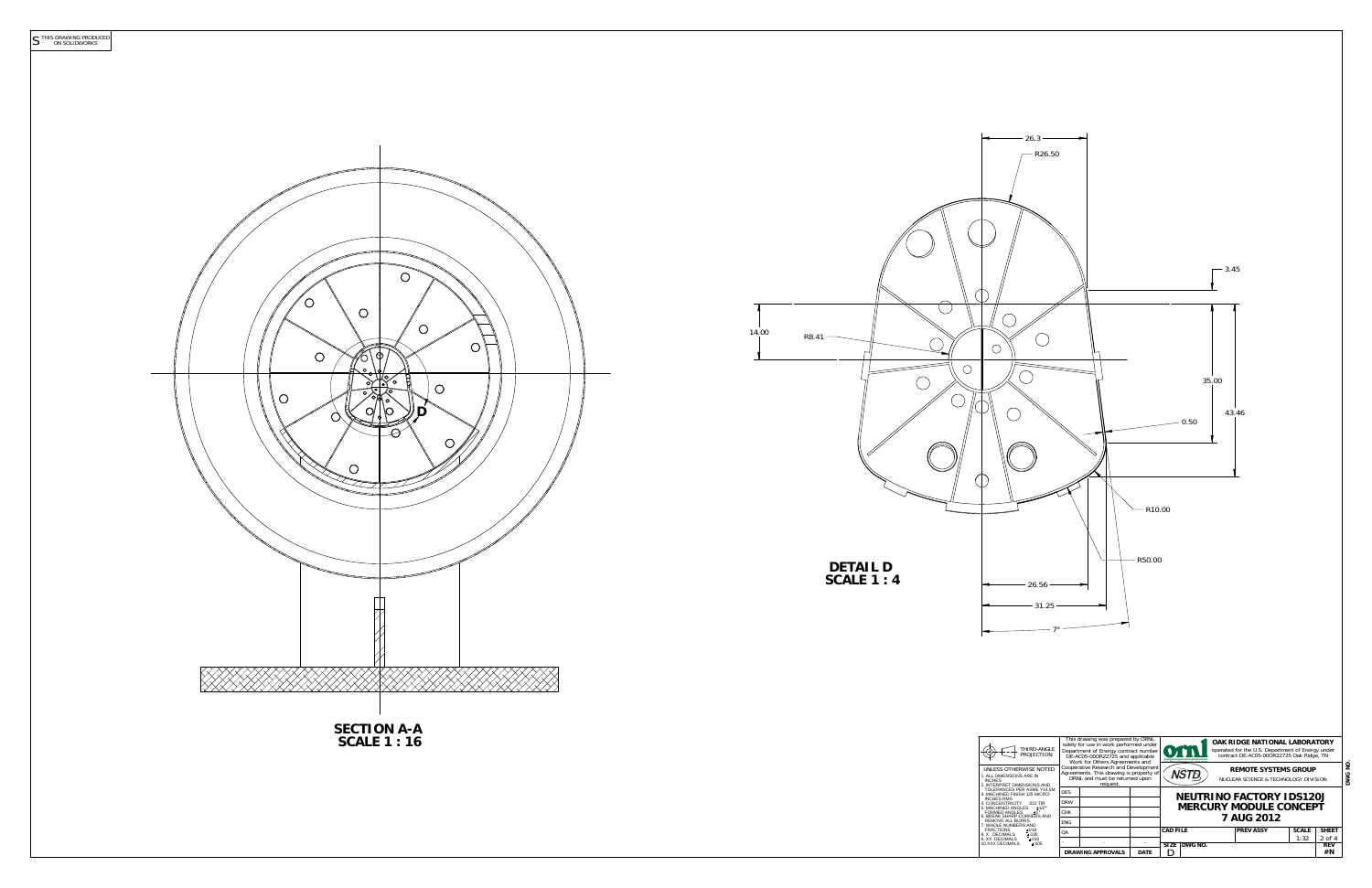**DWG NO.**



| THIRD-ANGLE<br><b>PROJECTION</b>                                                                   | This drawing was prepared by ORNL<br>solely for use in work performed under<br>Department of Energy contract number<br>DE-AC05-00OR22725 and applicable<br>Work for Others Agreements and |  |  |                                                    | <b>OTTV</b><br><b>OAK RIDGE NATIONAL LABORATORY</b> | OAK RIDGE NATIONAL LABORATORY<br>operated for the U.S. Department of Energy under<br>contract DE-AC05-00OR22725 Oak Ridge, TN |                                                                      |              |              |  |
|----------------------------------------------------------------------------------------------------|-------------------------------------------------------------------------------------------------------------------------------------------------------------------------------------------|--|--|----------------------------------------------------|-----------------------------------------------------|-------------------------------------------------------------------------------------------------------------------------------|----------------------------------------------------------------------|--------------|--------------|--|
| UNLESS OTHERWISE NOTED<br>1. ALL DIMENSIONS ARE IN<br><b>INCHES</b><br>2. INTERPRET DIMENSIONS AND | Cooperative Research and Development<br>Agreements. This drawing is property of<br>ORNL and must be returned upon<br>request.                                                             |  |  |                                                    | <b>NST1-</b>                                        |                                                                                                                               | <b>REMOTE SYSTEMS GROUP</b><br>NUCLEAR SCIENCE & TECHNOLOGY DIVISION |              |              |  |
| TOLERANCES PER ASME Y14.5M<br>3. MACHINED FINISH 125 MICRO-<br><b>INCHES RMS</b>                   | <b>DES</b>                                                                                                                                                                                |  |  |                                                    |                                                     |                                                                                                                               | <b>NEUTRINO FACTORY IDS120J</b>                                      |              |              |  |
| 4. CONCENTRICITY<br>.010 TIR                                                                       | <b>DRW</b>                                                                                                                                                                                |  |  | <b>MERCURY MODULE CONCEPT</b><br><b>7 AUG 2012</b> |                                                     |                                                                                                                               |                                                                      |              |              |  |
| 5. MACHINED ANGLES<br>$±1/2$ °<br>±1°<br><b>FORMED ANGLES</b><br>6. BREAK SHARP CORNERS AND        | <b>CHK</b>                                                                                                                                                                                |  |  |                                                    |                                                     |                                                                                                                               |                                                                      |              |              |  |
| <b>REMOVE ALL BURRS</b>                                                                            | <b>ENG</b>                                                                                                                                                                                |  |  |                                                    |                                                     |                                                                                                                               |                                                                      |              |              |  |
| 7. WHOLE NUMBERS AND<br><b>FRACTIONS</b><br>$+1/16$<br>8. X DECIMALS<br>±.030                      | <b>OA</b>                                                                                                                                                                                 |  |  | <b>CAD FILE</b>                                    |                                                     |                                                                                                                               | <b>PREV ASSY</b>                                                     | <b>SCALE</b> | <b>SHEET</b> |  |
| 9. XX DECIMALS<br>±.010                                                                            |                                                                                                                                                                                           |  |  |                                                    |                                                     |                                                                                                                               |                                                                      | 1:32         | 3 of 4       |  |
| 10.XXX DECIMALS<br>±.005                                                                           |                                                                                                                                                                                           |  |  | <b>SIZE</b>                                        | <b>IDWG NO.</b>                                     |                                                                                                                               |                                                                      |              | <b>REV</b>   |  |
|                                                                                                    | <b>DATE</b><br><b>DRAWING APPROVALS</b>                                                                                                                                                   |  |  |                                                    |                                                     |                                                                                                                               |                                                                      |              | #N           |  |